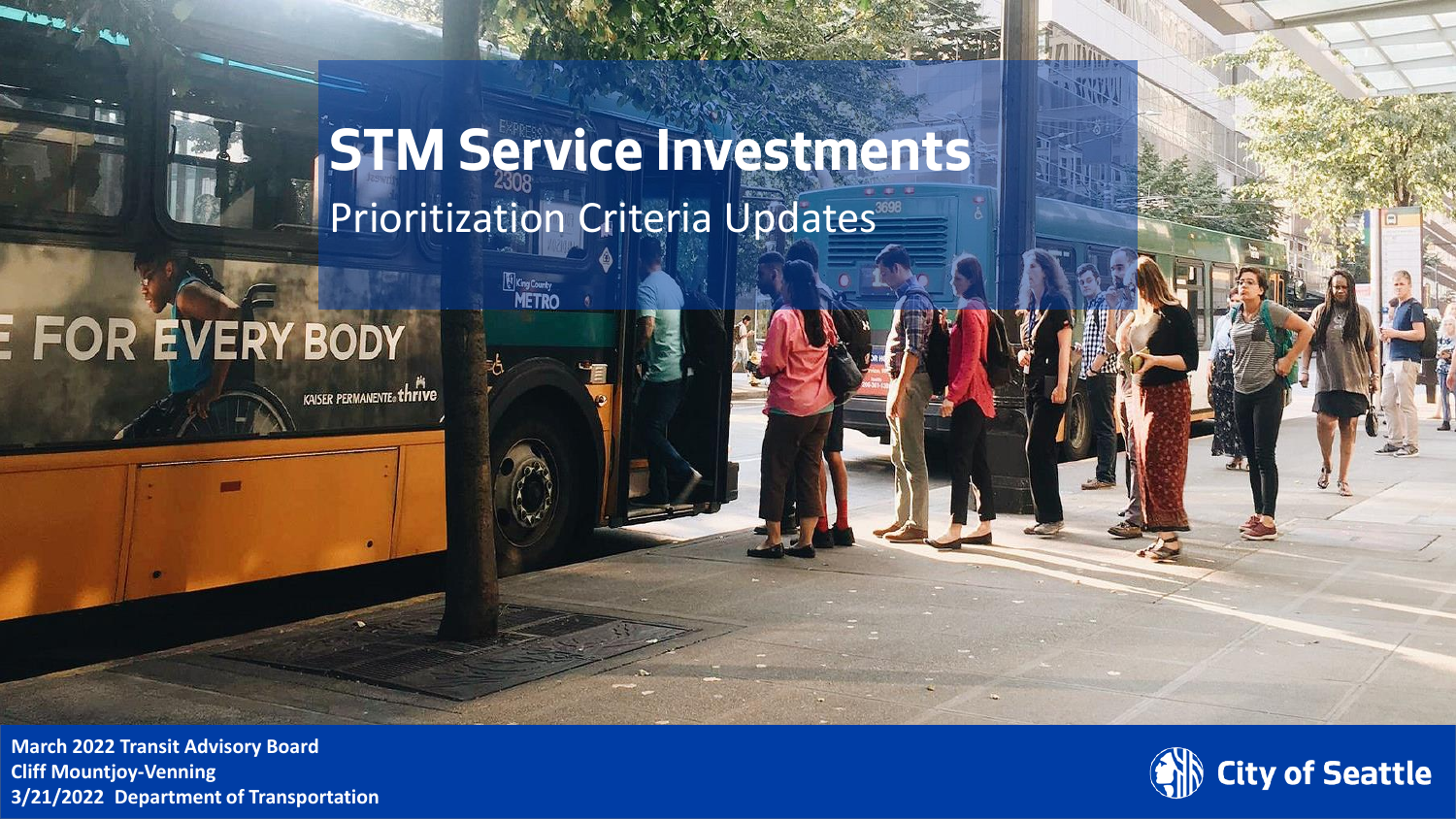## **Agenda/Overview**

- Overview of Process and Changes
- Prioritization Criteria
- Future Service Investments Ranking
- Next steps
- Questions

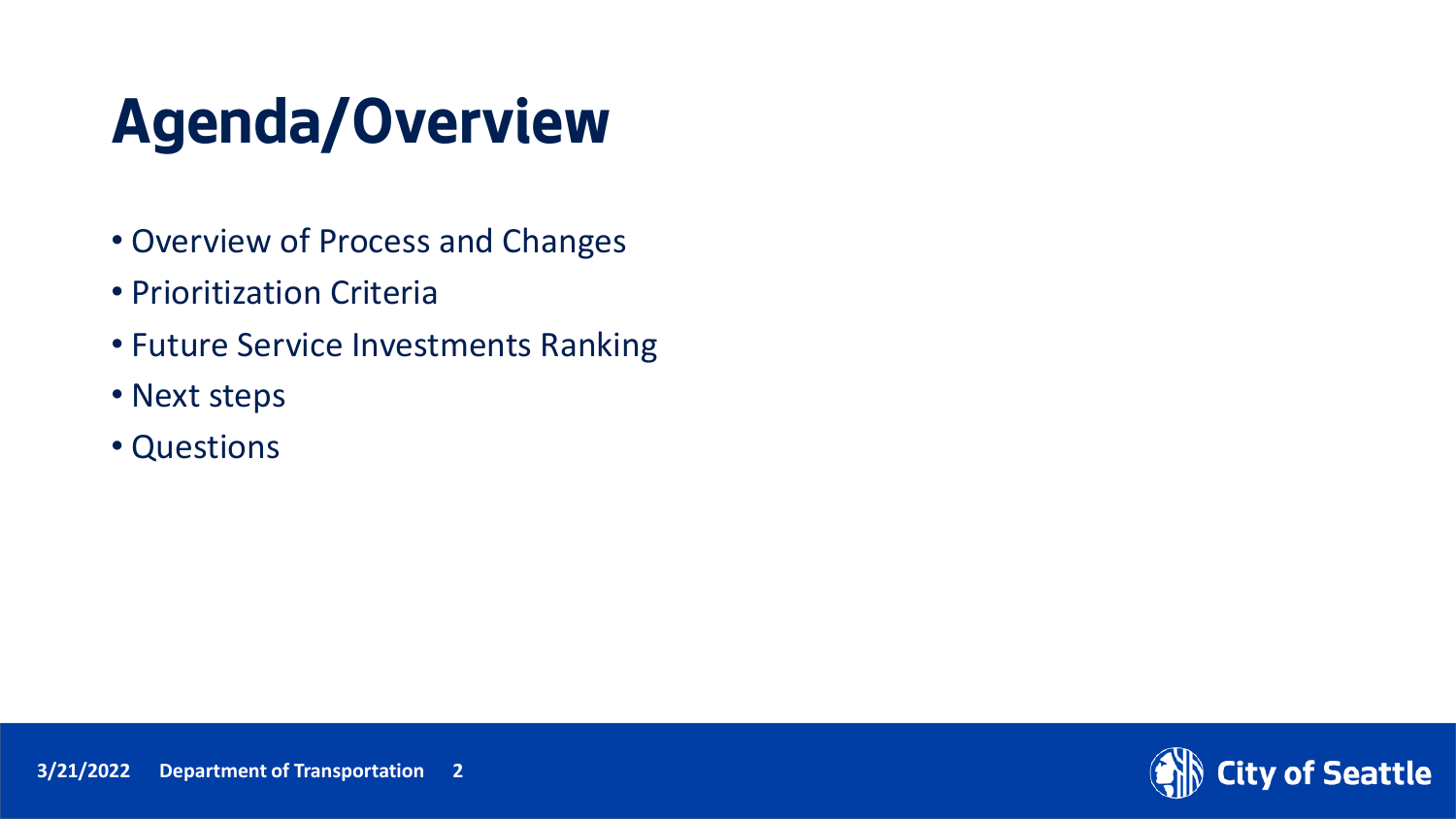## **Prioritization Process Overview**

- Identify current gaps in Frequent Transit Network (FTN)
- Rank gaps based on:
	- Prioritizing equity priority populations
	- Prioritizing times of day with disproportionately high rates of non-Adult fare use
	- Prioritizing minimum standard of 30-min service before 15-min before 10-min
- Invest and improve bus service

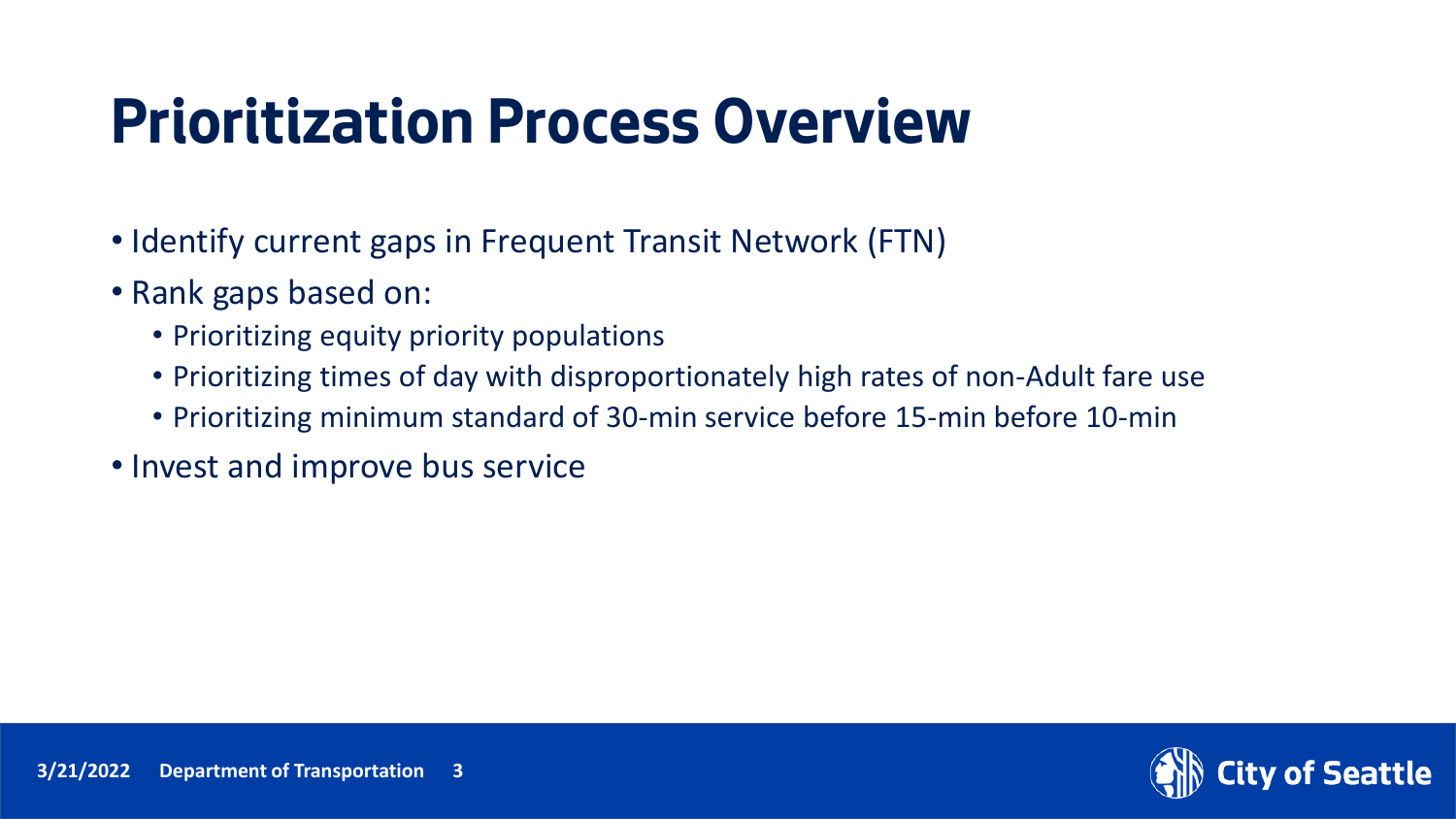## **Changes Since Last Time**

- Met three times with TAB workgroup to discuss and improve methodology
- Minor changes:
	- Weighting Stop Equity Priority scores by number of trips to determine Route Equity Priority score
	- Combined Saturday and Sunday into "Weekend" for Time of Day score
- Major changes:
	- Time of Day score is now unique to each route
	- Time of Day score uses all non-Adult fare types instead of just ORCA Lift
	- Time of Day score and Current Service Level score are quintile-based instead of multipliers
	- Using 2020 ACS data, and Spring 2022 service change data

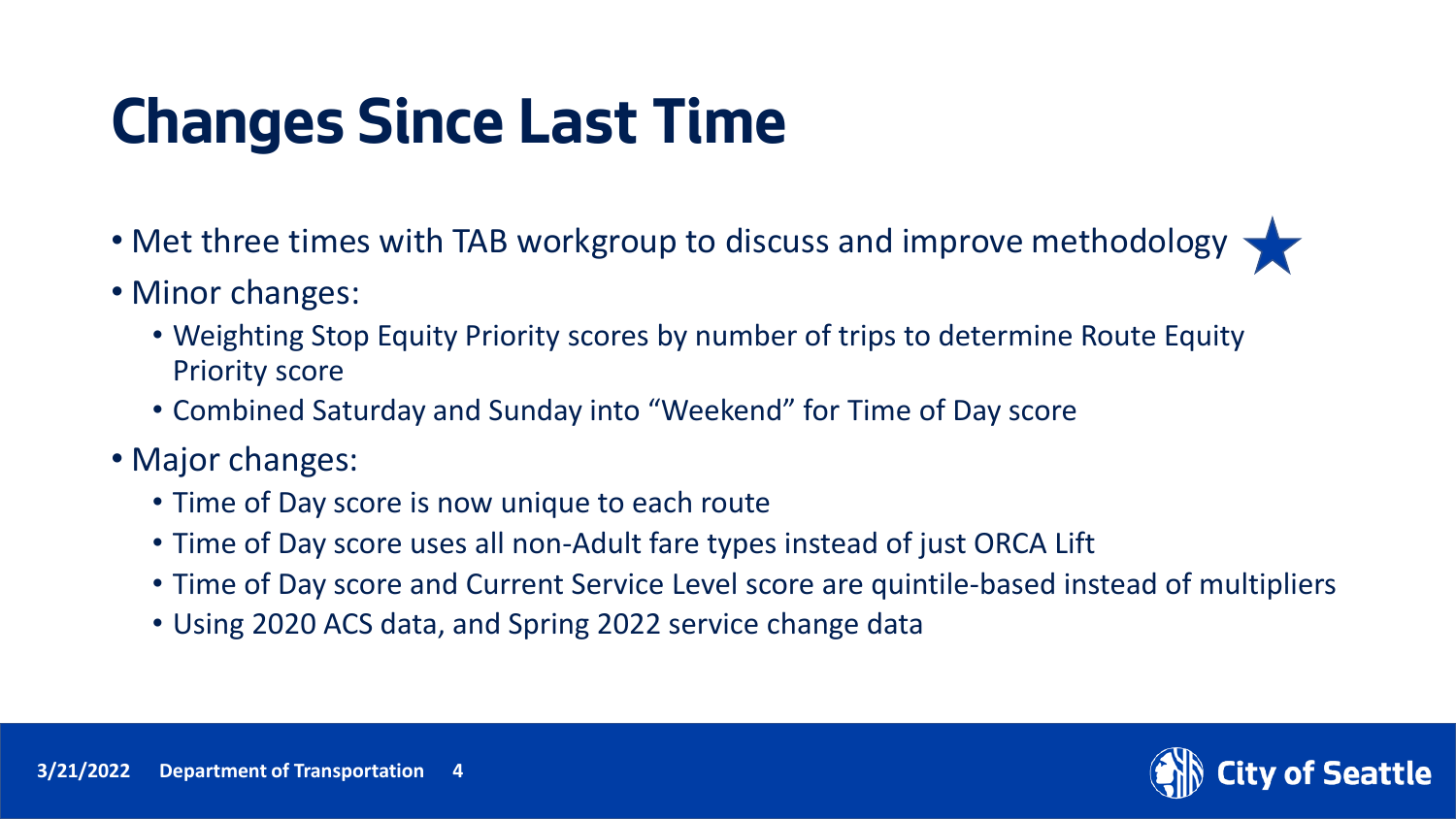### **Frequent Transit Network**

Goal: Use Seattle Transit Measure funds to deliver the Frequent Transit Network



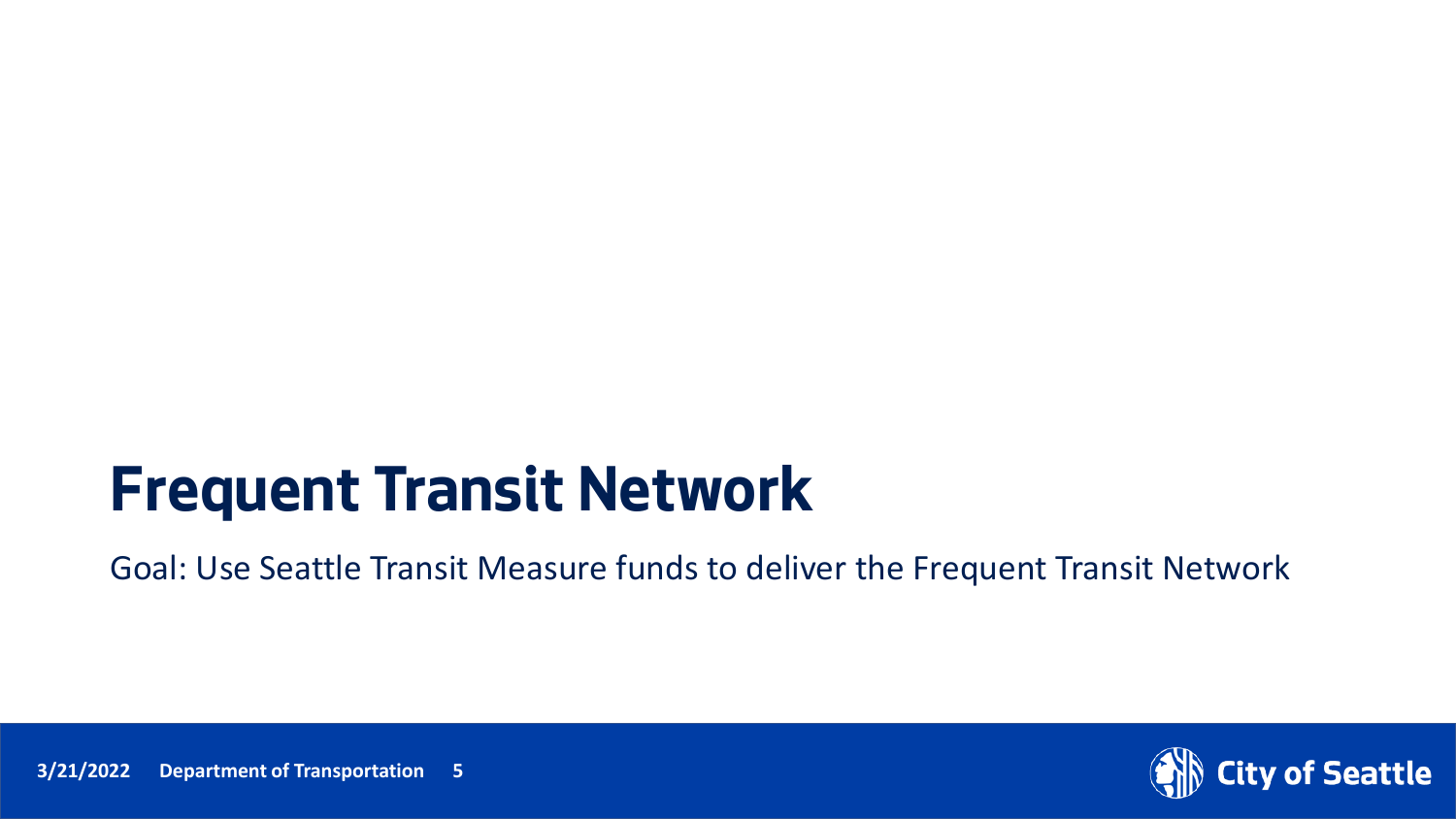## **Frequent Transit Network**

- Established in Transit Master Plan
- Minor refinements since then





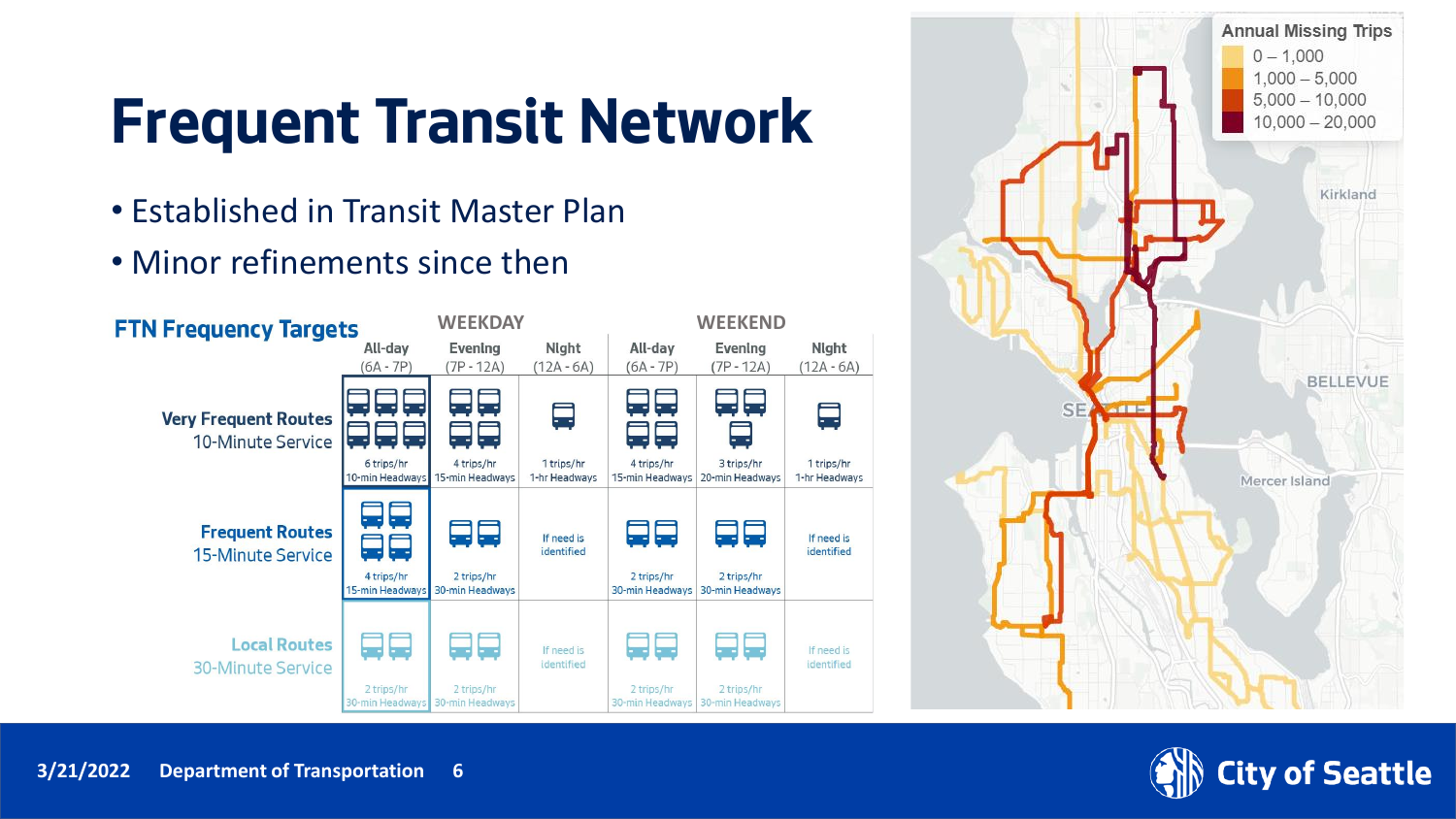## **Route Equity Priority Score**

Goal: Prioritize adding service to routes that serve equity priority populations

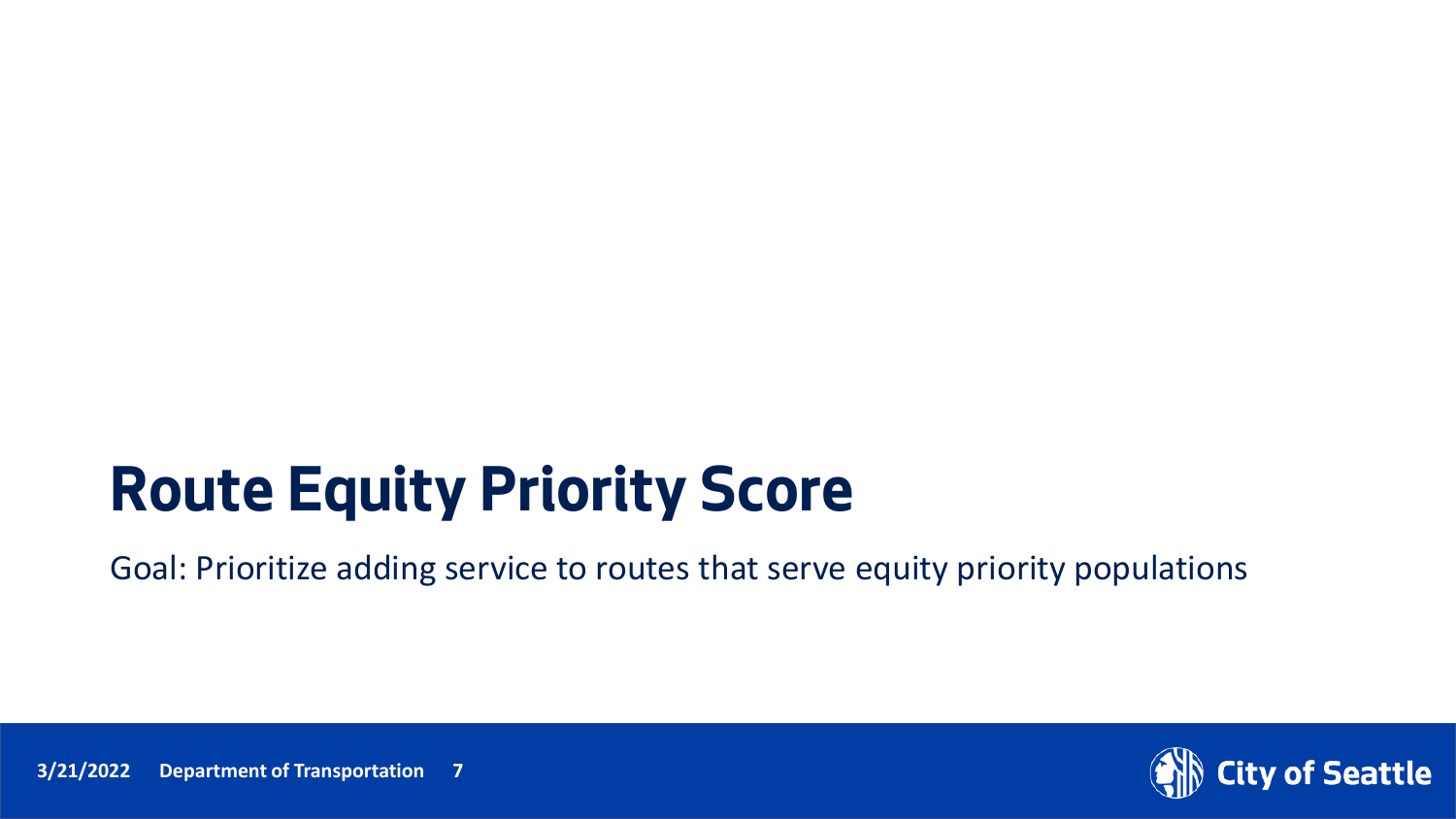## **Route Equity Priority Score**

Each route gets an Equity Priority Score between  $1 - 5$  based on the demographics of the neighborhoods it serves

- Demographic data from American Community Survey (ACS)
- Census Block Groups scored 1-5 based on race, income, disability, English proficiency, and national origin
- Bus stops get the score of the Block Group they are in
- Bus routes get the average score of all their stops (weighted by number of trips)

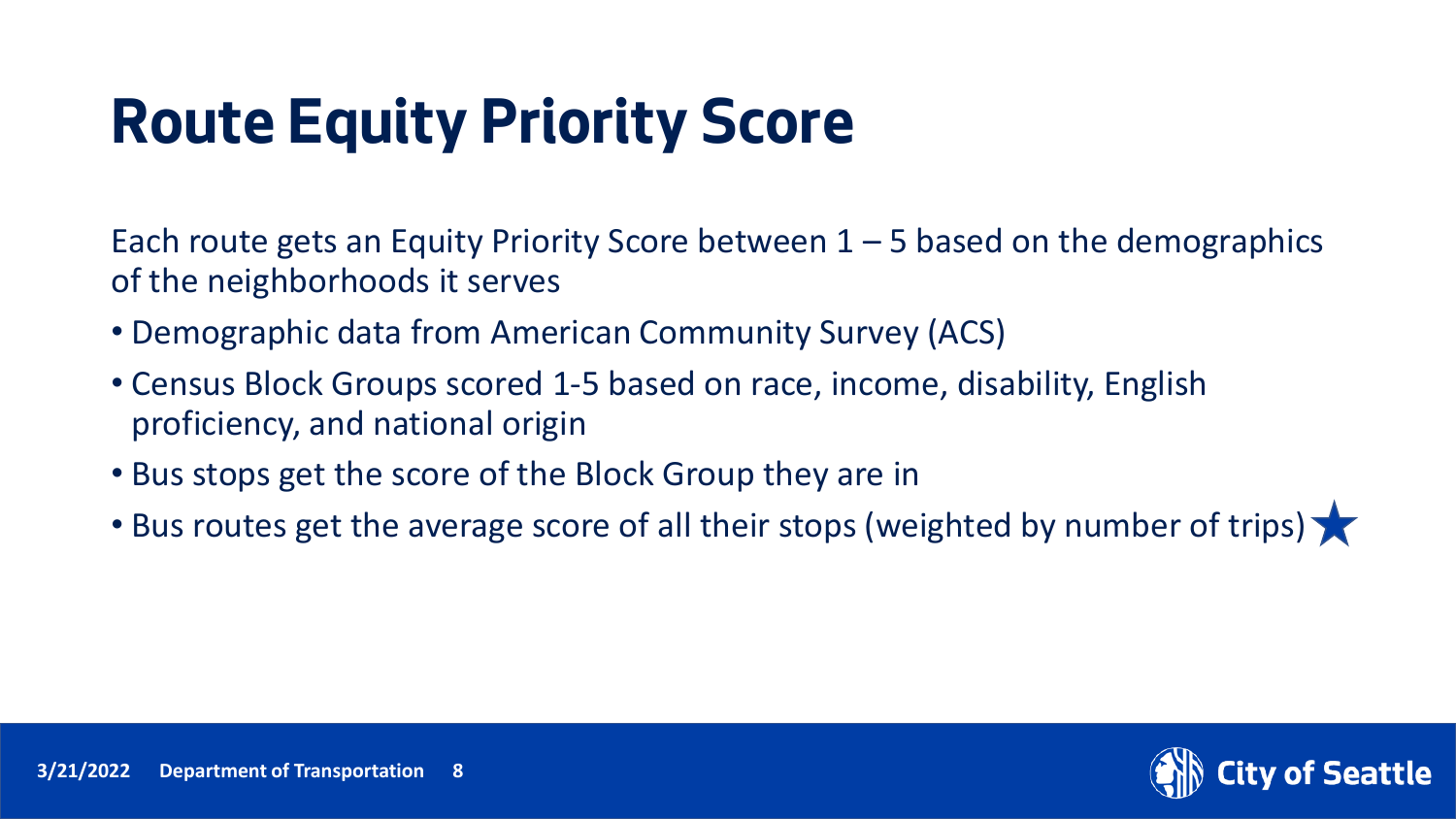# **Map Equity Priority Areas**

- Assign score to each Census Block Group based on 5 demographics factors:
	- % Black, Indigenous, and People of Color (40%)
	- % People w/ income <200% federal poverty level (30%)
	- % Foreign born people (10%)
	- % People with a disability (10%)
	- % Households with limited English proficiency (10%)
- Calculate quintiles for each factor
- Weight factors for composite block group score
- Same factors and weights as King County Metro



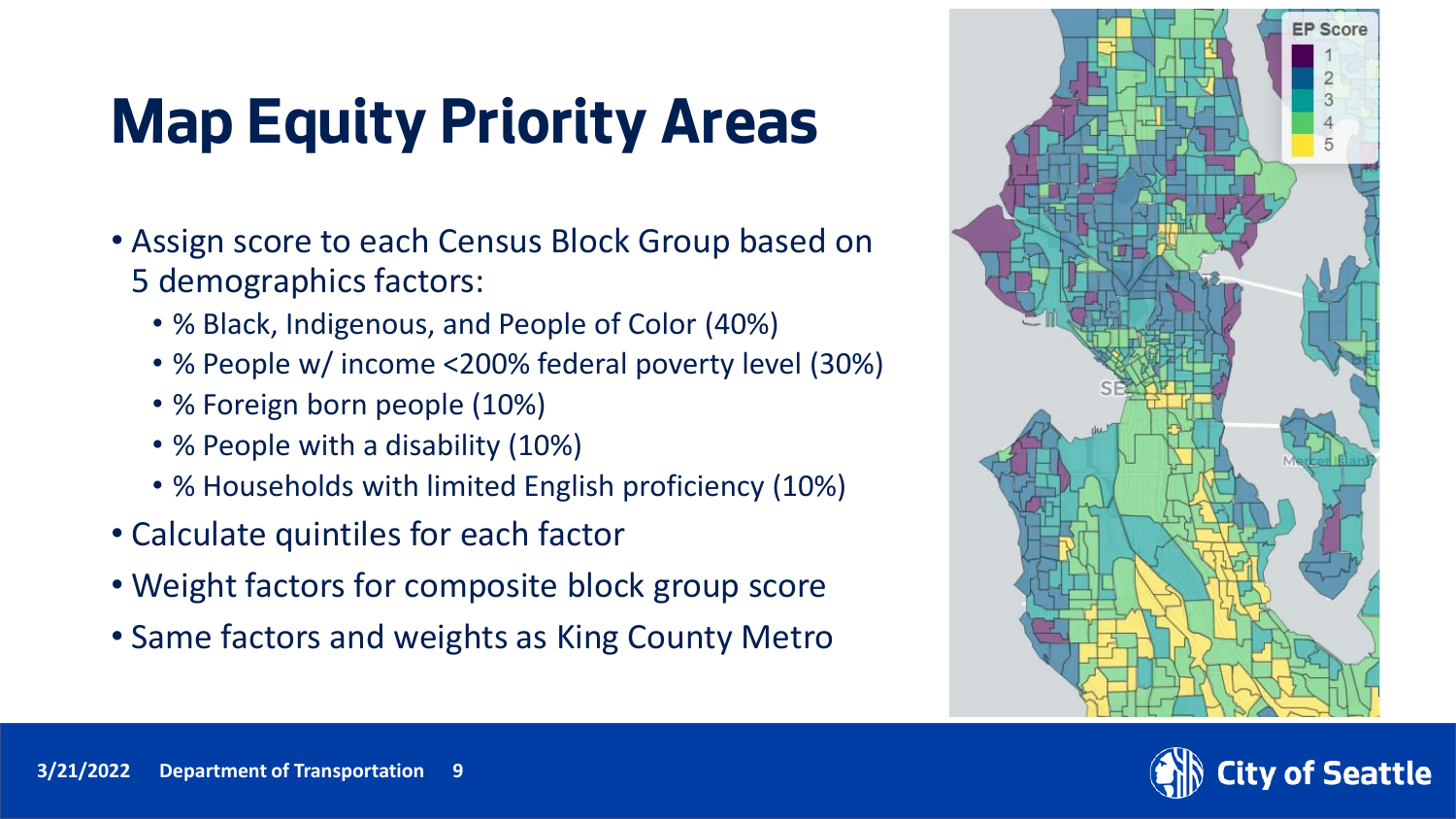### **Score Bus Routes**

- Score each bus stop based on its Block Group
- Average the scores of all the bus stops on a route
- NEW: average is weighted by the number of trips serving the stop

Top 10 Routes (in yellow):

• 36, 106, FHS, 107, 120, 7, 60, 14, 124, 121



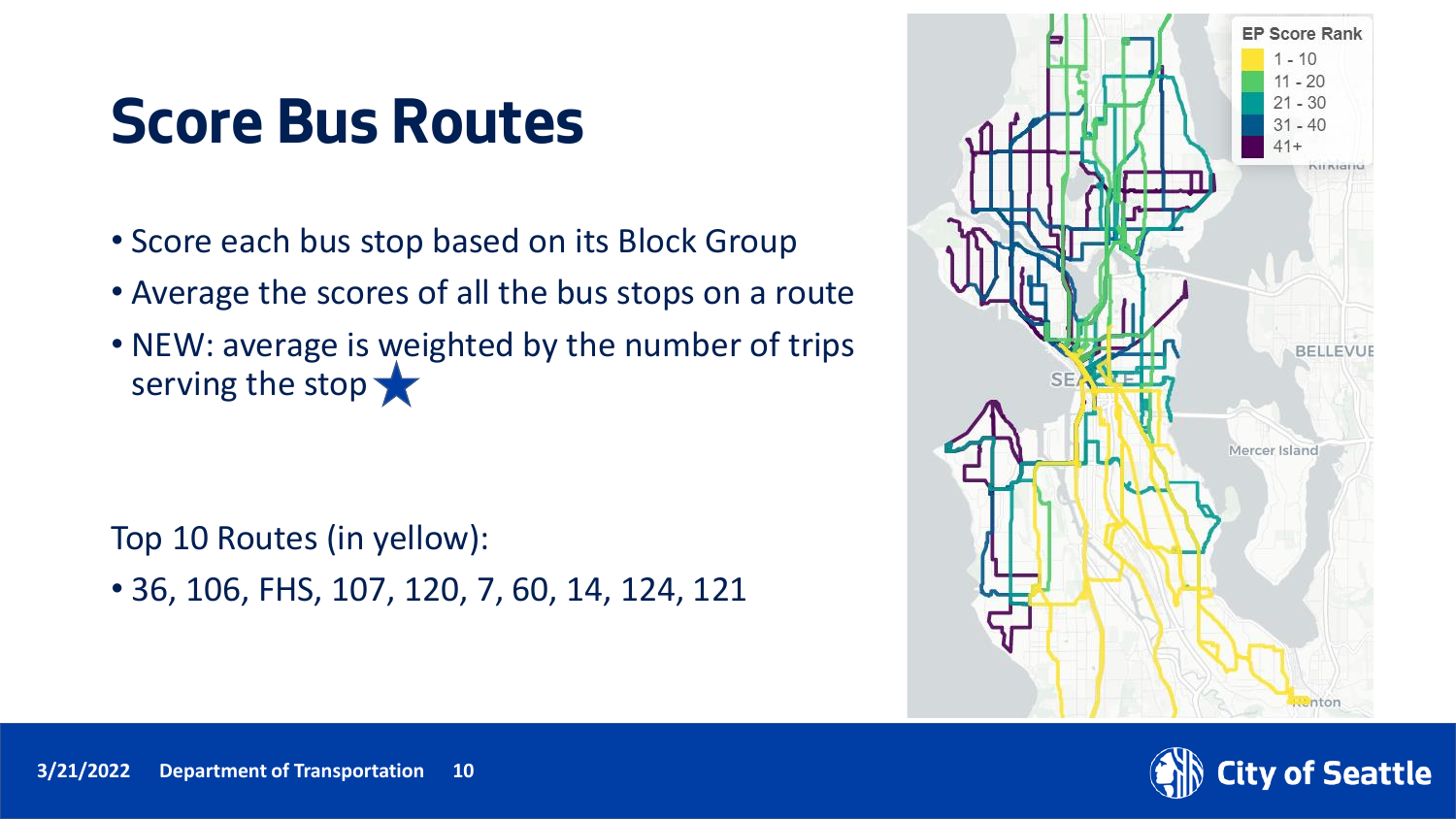## **Alternative Method**

Discussion in subgroup about using number of people rather than percent of population to define quintiles

#### **Biggest Movers**

|           | <b>Down</b>           |           | Up        |                       |                     |  |  |  |
|-----------|-----------------------|-----------|-----------|-----------------------|---------------------|--|--|--|
| <b>Rt</b> | Score Δ               | Rank A    | <b>Rt</b> | Score Δ               | Rank $\Delta$       |  |  |  |
| 124       | $3.9 \div 2.6$        | $9 - 47$  | 48        | $3.3 \rightarrow 3.5$ | $26 \rightarrow 13$ |  |  |  |
| 121       | $3.9 \div 2.6$        | $10 - 48$ | 65        | $3.0 \rightarrow 3.1$ | $34 \div 24$        |  |  |  |
| 70        | $3.4 \rightarrow 3.0$ | $16 - 27$ | 43        | $2.9 \rightarrow 3.1$ | $36 \div 25$        |  |  |  |
| 21        | $3.2 \div 2.9$        | $27 - 30$ | 64        | $2.5 \rightarrow 2.7$ | $50 - 46$           |  |  |  |
| 60        | $4.0 \rightarrow 3.7$ | $7 - 8$   | 15        | $2.6 \rightarrow 2.8$ | $48 - 38$           |  |  |  |
| 67        | $3.1 \div 2.9$        | $29 - 34$ | 62        | $2.6 \rightarrow 2.7$ | $49 - 43$           |  |  |  |
| C         | $3.0 \rightarrow 2.8$ | $31 - 37$ | 22        | $2.3 \rightarrow 2.4$ | $56 - 54$           |  |  |  |



**Percent Population Total Population**

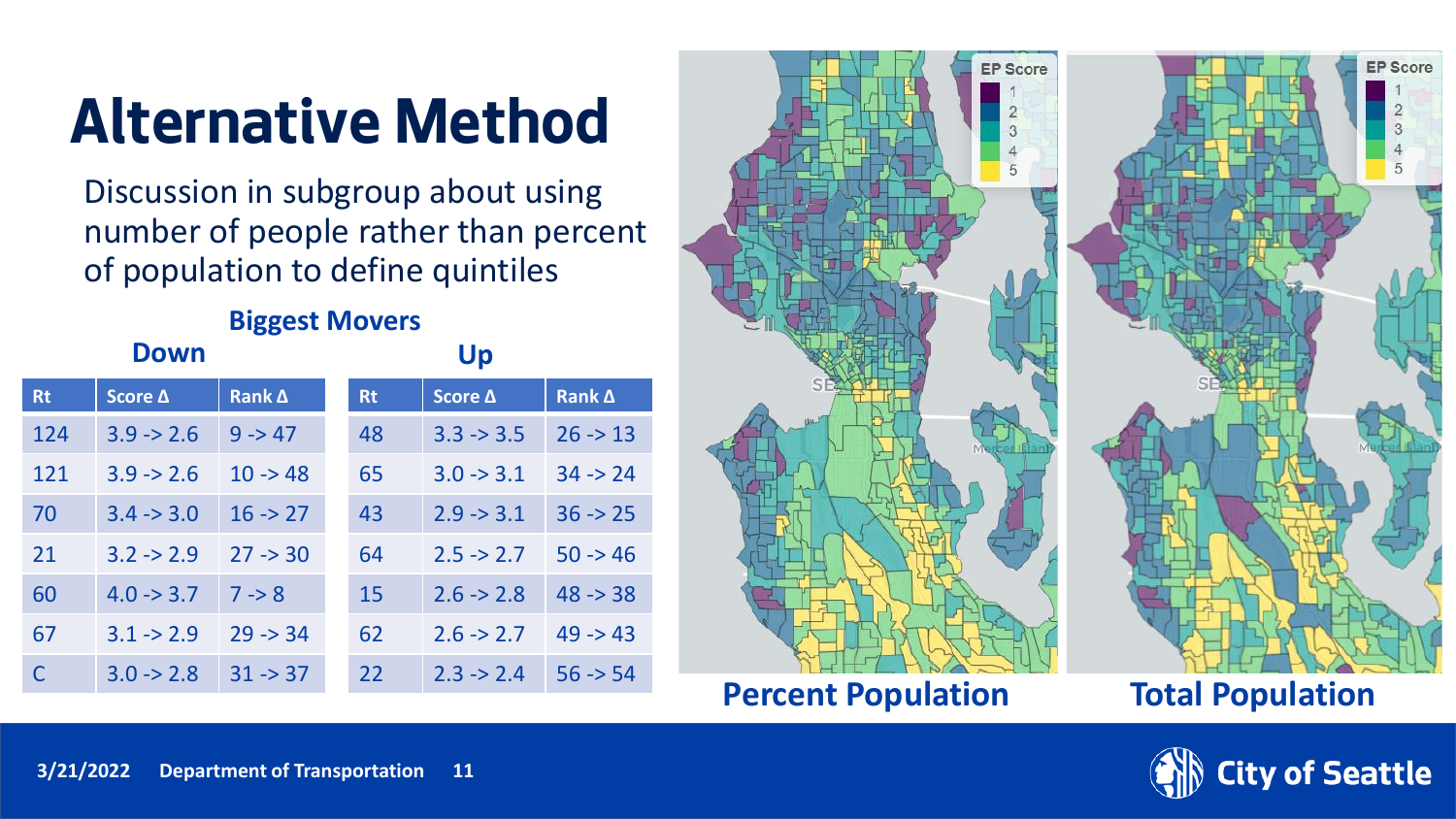## **Time of Day (TOD) Score**

Goal: Prioritize adding service at times of day when equity priority populations rely on transit



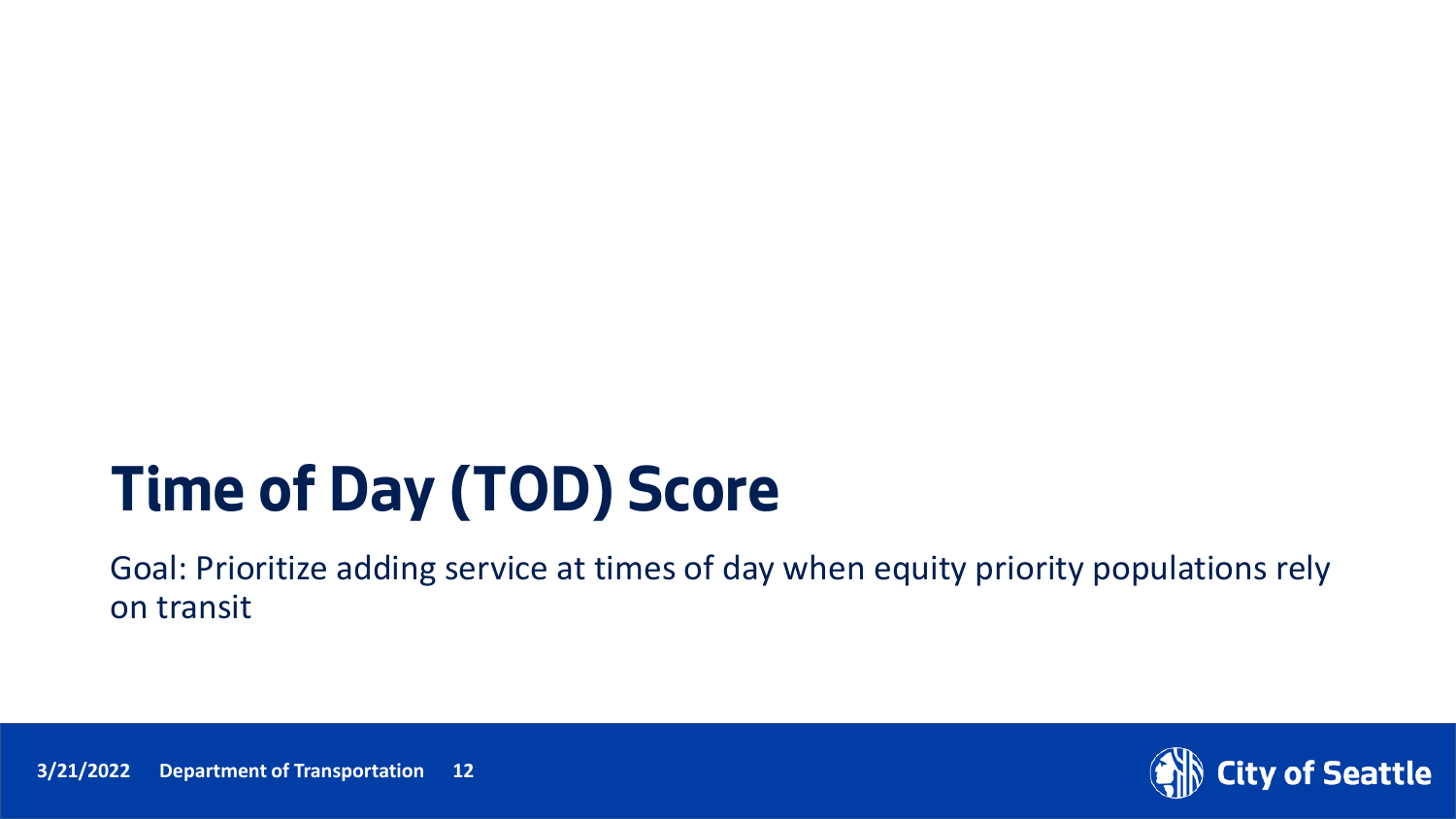# **Time of Day (TOD) Score**

- Based on ORCA card fare type data
- When is non-Adult fare rate disproportionately high?
- Previously, method used a scaled ratio between ORCA Lift rate by TOD to system average
	- Messy and hard to understand
	- Only used ORCA Lift
	- Didn't reflect route-specific TOD patterns
- Now, method is quintile-based, uses all non-Adult fare types, and is route specific

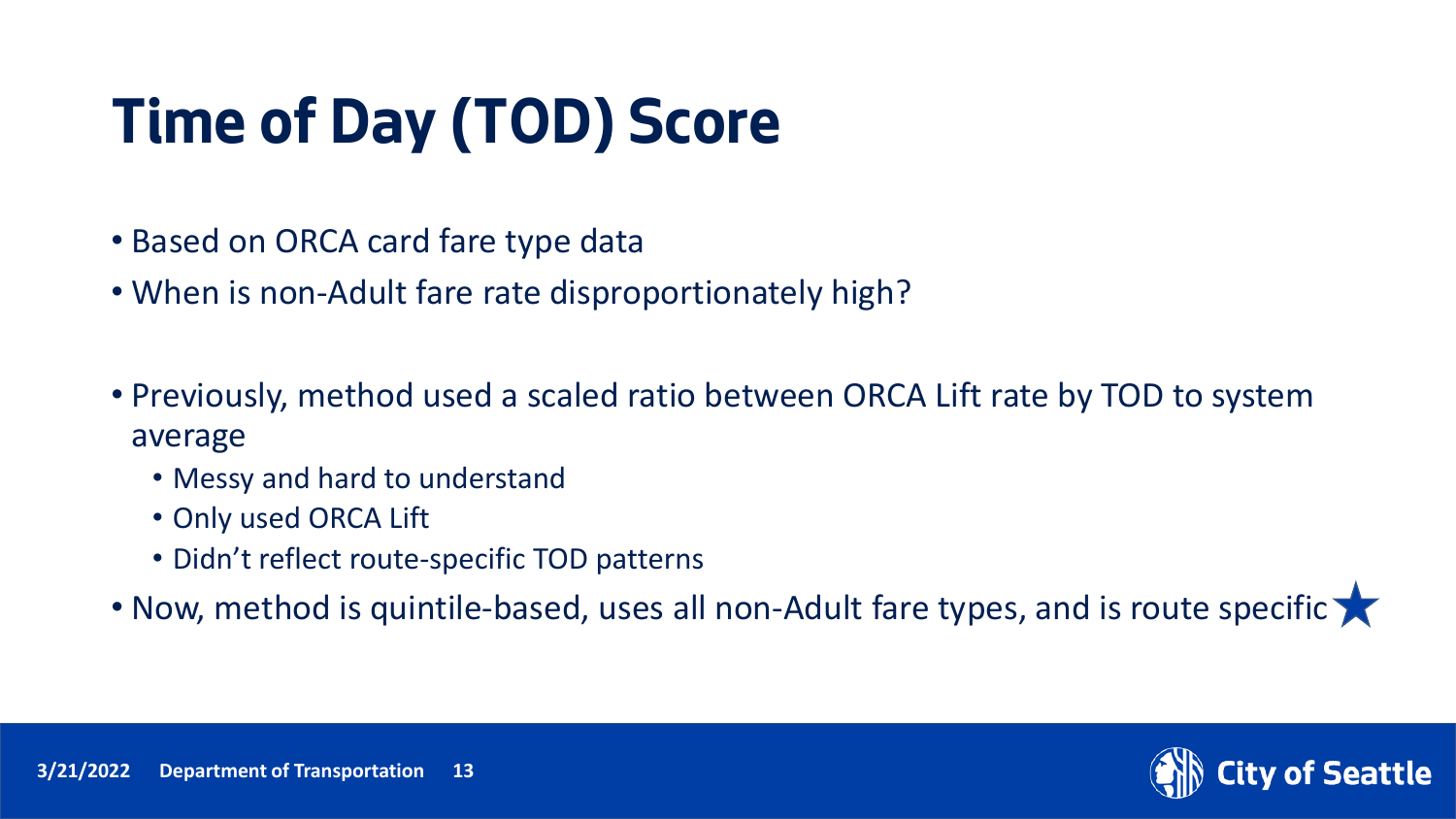# **Time of Day (TOD) Score Method**

- Calculate non-Adult fare rate by Route/Day/Hour
- For each route, sort by non-Adult fare rate and categorize Hours 1-5 such that each group has same number of total boardings
- Find average score by TOD (e.g. Weekday AM includes Hours 6am, 7am, 8am)
- Use systemwide TOD score where there is limited data

|                      | 120 | <b>C</b> Line | 70  | 11  |
|----------------------|-----|---------------|-----|-----|
| <b>Weekday AM</b>    | 1.3 | 2.2           | 2.1 | 1.6 |
| <b>Weekday Mid</b>   | 4.5 | 4.4           | 3.9 | 4.6 |
| <b>Weekday PM</b>    | 2.8 | 2.4           | 2.4 | 2.4 |
| <b>Weekday Eve</b>   | 3.2 | 3.4           | 3.5 | 2.4 |
| <b>Weekday Night</b> | 2.4 | 2.1           | 4.3 | 2.9 |
| <b>Weekend Day</b>   | 4.4 | 4.6           | 4.5 | 3.9 |
| <b>Weekend Eve</b>   | 3.9 | 4.0           | 4.3 | 3.1 |
| <b>Weekend Night</b> | 3.6 | 4.3           | 5.0 | 3.8 |

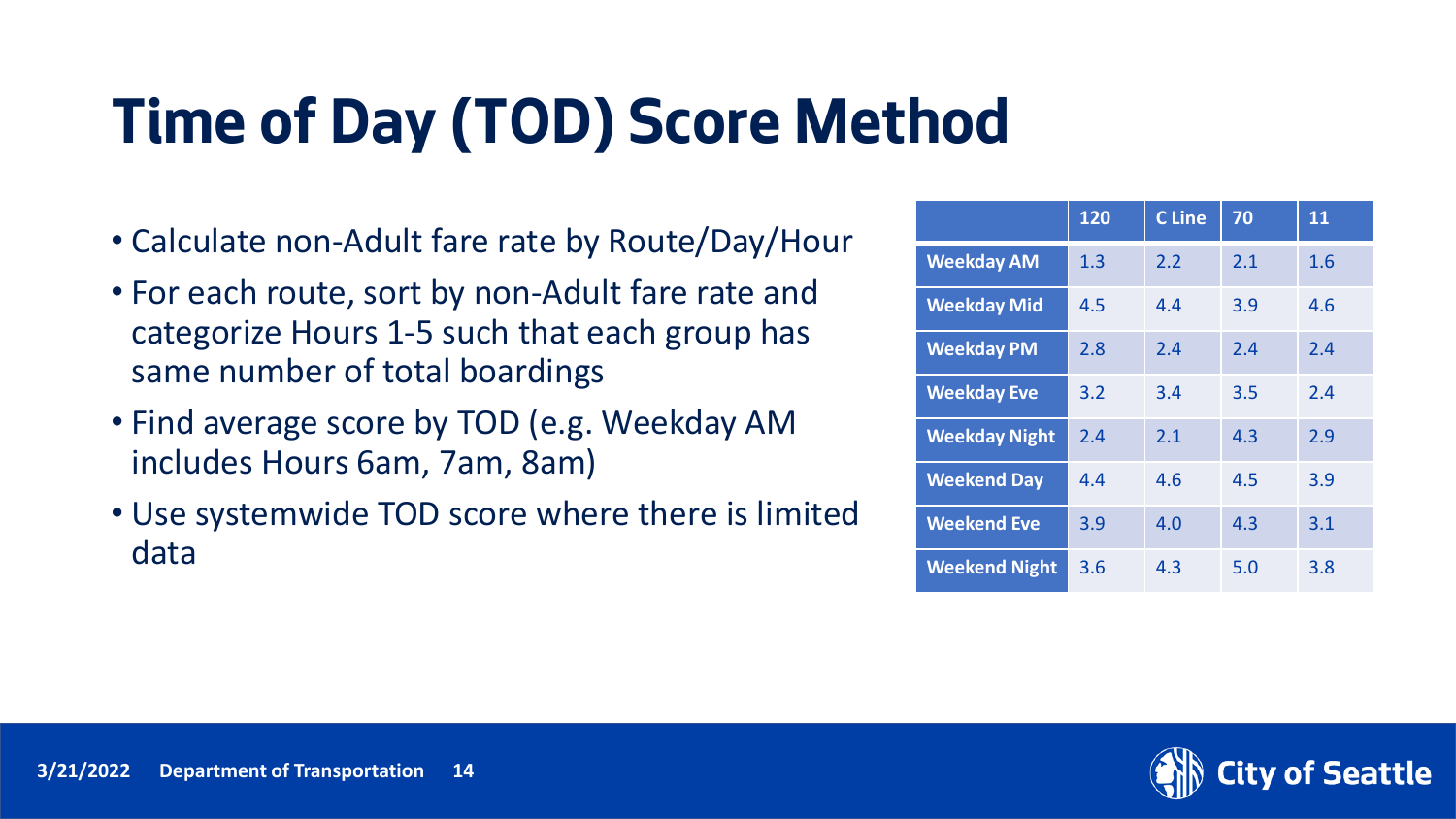### **Current Service Level Score**

Goal: Prioritize minimum standards of usability for all routes in FTN

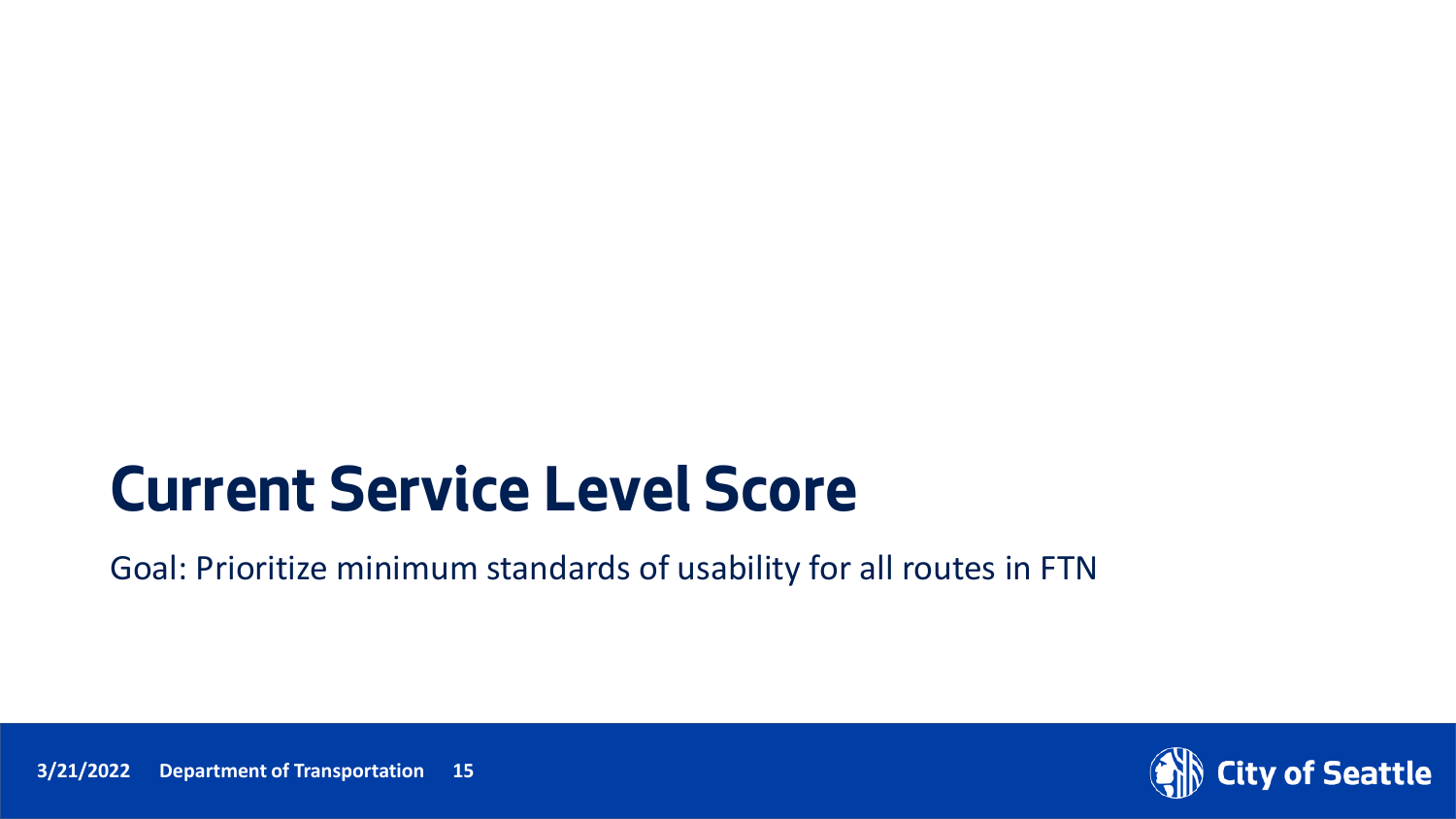## **Current Service Level Score**

- Prioritize minimum standard of 30-minute service all-day every day, then 15 minute service, then 10-minute service
- Similar cost to go from hourly service to 30-minute service as it is to go from 12 minute service to 10-minute service, but rider impact is very different

| <b>Current SL</b> | <b>Target SL</b>     | <b>Current Score</b> | <b>Gap Score</b> | <b>Overall Score</b> |
|-------------------|----------------------|----------------------|------------------|----------------------|
| Not frequent      | <b>Very Frequent</b> | 5                    | 5                | 5                    |
| Not frequent      | Frequent             | 5                    | 3                | 4                    |
| Not frequent      | Local                | 5                    | $\mathbf{1}$     | 3                    |
| Local             | <b>Very Frequent</b> | 3                    | 3                | 3                    |
| Local             | Frequent             | 3                    | $\mathbf{1}$     | $\overline{2}$       |
| Frequent          | <b>Very Frequent</b> |                      |                  |                      |

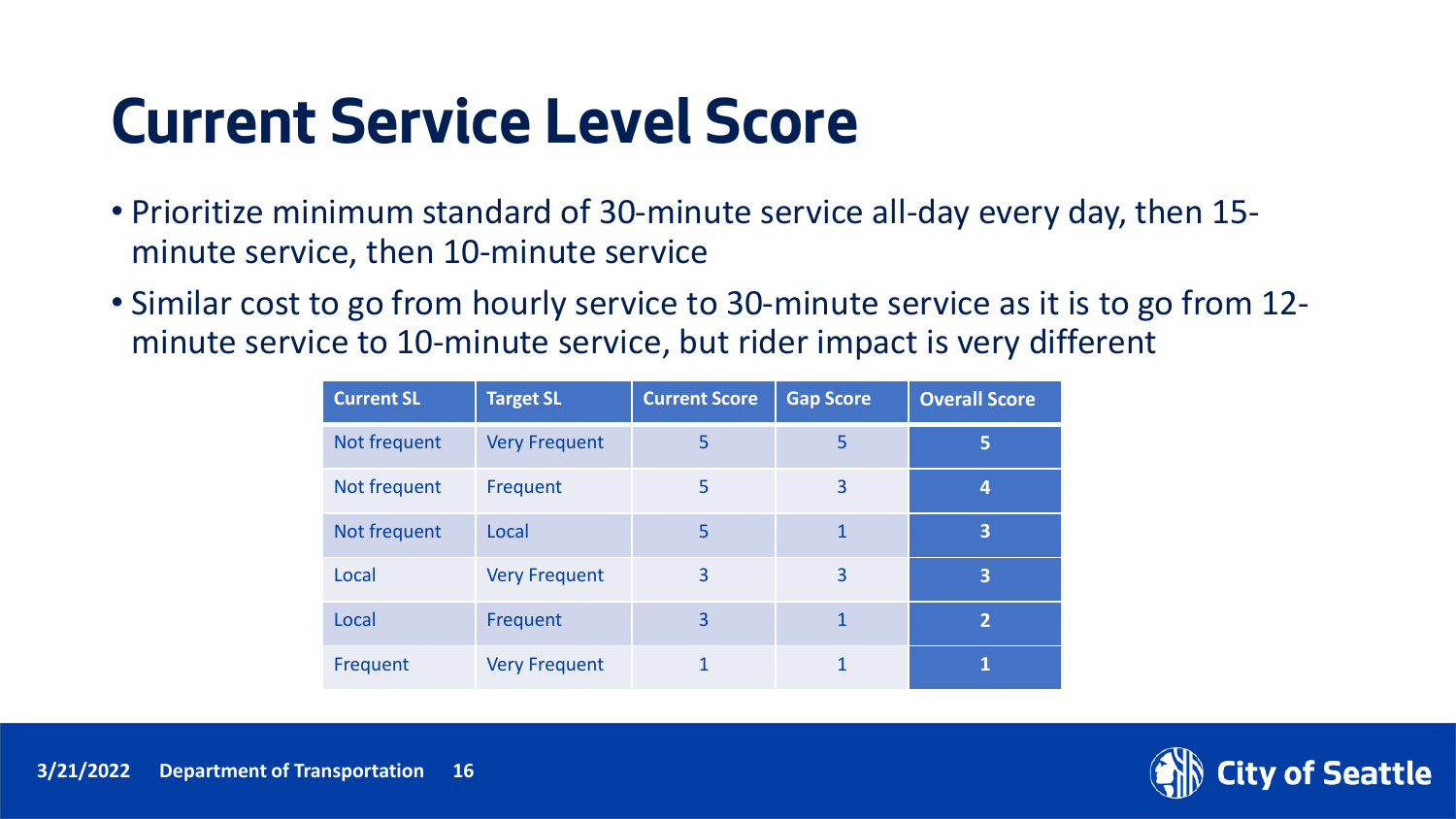### **Future Investments Ranking**



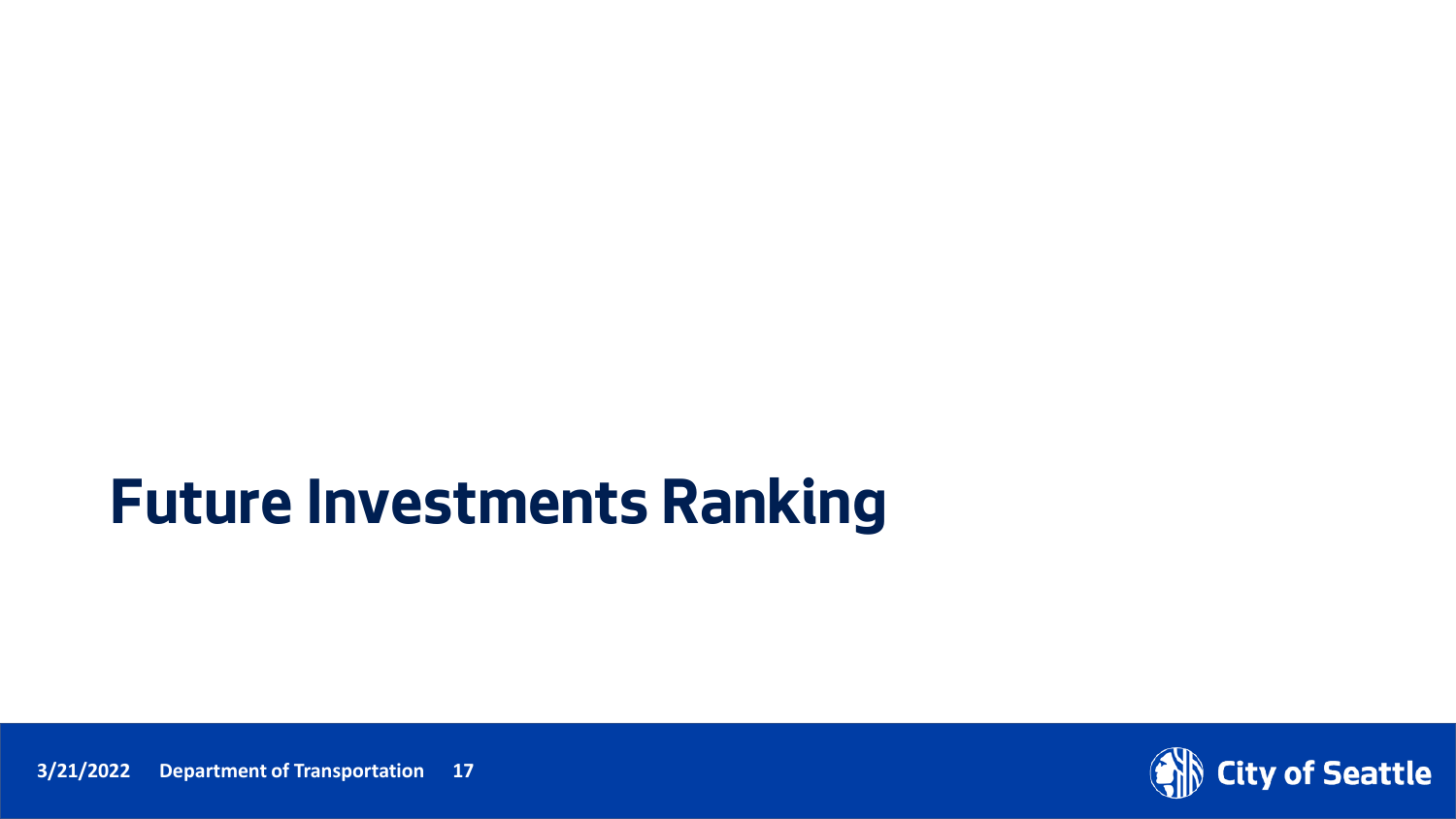### **Future Investments Ranking**

- Investment need identified from FTN
- Ranking determined by combining Route Equity Priority Score, TOD Score, and Current Service Level Score for each potential investment
- Route Equity Priority Score weighted higher

| <b>Score</b>                 | Weight |
|------------------------------|--------|
| <b>Route Equity Priority</b> | 50%    |
| <b>Time of Day</b>           | 25%    |
| <b>Current Service Level</b> | 25%    |

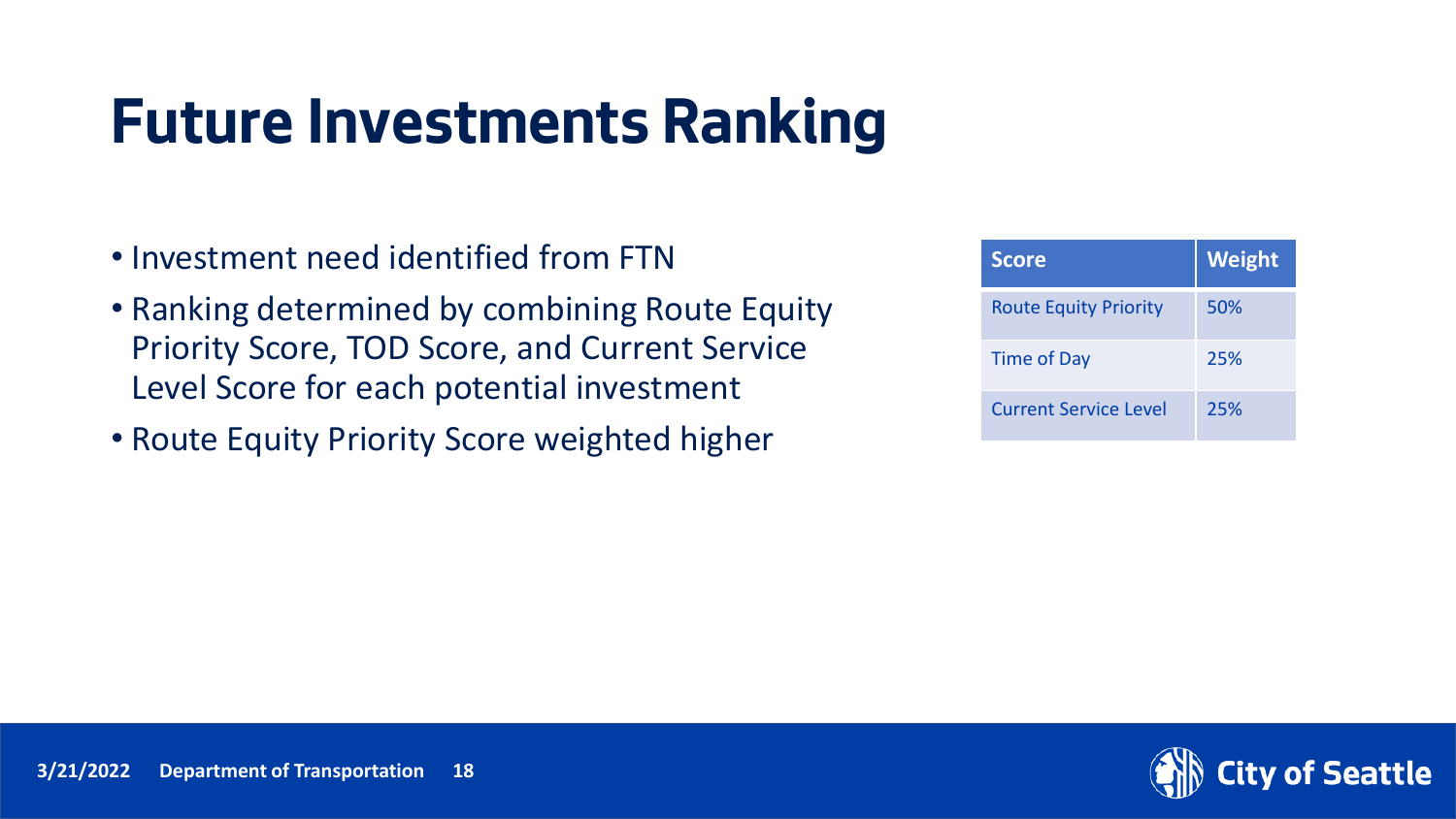## **Current High Priority Investments**

| #                       | <b>Route</b> | <b>Day</b> | <b>TOD</b>     | <b>Current SL</b> | <b>Target SL</b>     | #         | Route | <b>Day</b> | <b>TOD</b>     | <b>Current SL</b> | <b>Target SL</b>     |
|-------------------------|--------------|------------|----------------|-------------------|----------------------|-----------|-------|------------|----------------|-------------------|----------------------|
|                         | 125          | Weekend    | Day+Evening    | Not frequent      | Local                | <b>11</b> | 48    | Weekday    | Mid-day        | Local             | <b>Very Frequent</b> |
| $\overline{2}$          | 27           | Weekend    | <b>Evening</b> | Not frequent      | Local                | $12$      | 120   | Weekend    | <b>Night</b>   | Frequent          | <b>Very Frequent</b> |
| $\overline{\mathbf{3}}$ | 107          | Sunday     | Day+Evening    | Not frequent      | Local                | 13        | 48    | Weekday    | <b>AM</b>      | Local             | <b>Very Frequent</b> |
| $\overline{4}$          | 125          | Weekday    | <b>Evening</b> | Not frequent      | Local                | 14        | 70    | Weekend    | <b>Night</b>   | Frequent          | <b>Very Frequent</b> |
| 5                       | 73           | Weekend    | Day            | Not frequent      | Local                | 15        | 28    | Weekend    | Day            | Not frequent      | Local                |
| 6 <sup>1</sup>          | 120          | Weekend    | Day            | Frequent          | <b>Very Frequent</b> | 16        | 24/33 | Weekend    | Evening        | Not frequent      | Local                |
| 7                       | 73           | Weekend    | <b>Evening</b> | Not frequent      | Local                | 17        | 50    | Weekend    | Day            | Not frequent      | Frequent             |
| 8                       | 27           | Weekend    | Day            | Not frequent      | Local                | 18        | 28    | Weekend    | <b>Evening</b> | Not frequent      | Local                |
| 9                       | 106          | Weekday    | <b>AM</b>      | Local             | Frequent             | 19        | 73    | Weekday    | Evening        | Not frequent      | Local                |
| <b>10</b>               | 27           | Weekday    | <b>Evening</b> | Not frequent      | Local                | 20        | 120   | Weekday    | <b>Evening</b> | Frequent          | <b>Very Frequent</b> |

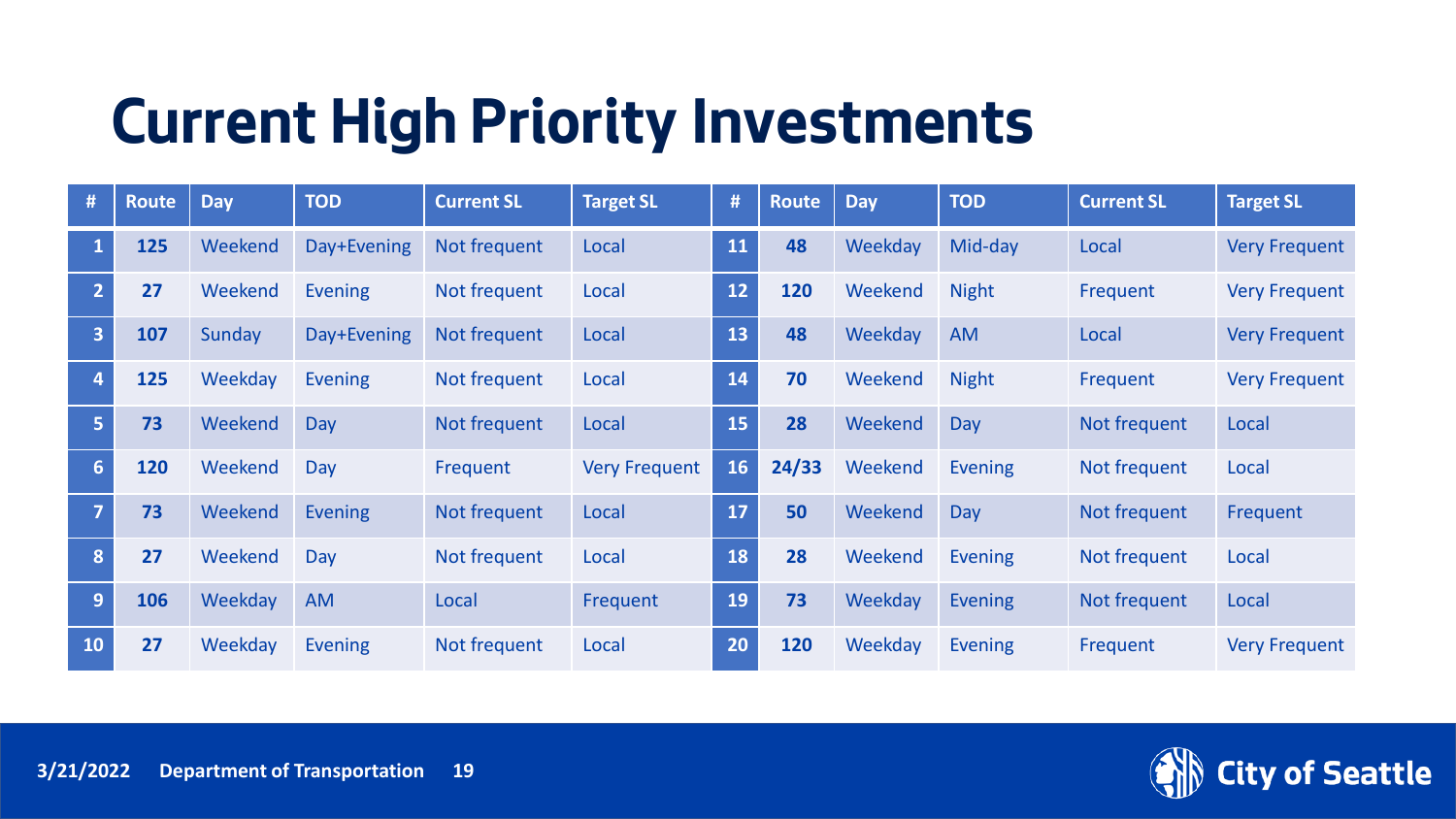### **Future Work**

- Continue to work with TAB on investment priorities
- Develop transit access map e.g. how many (jobs/parks/grocery stores) are accessible on transit within (20/30/45) minutes
- Update the target Frequent Transit Network, accounting for access and equity metrics